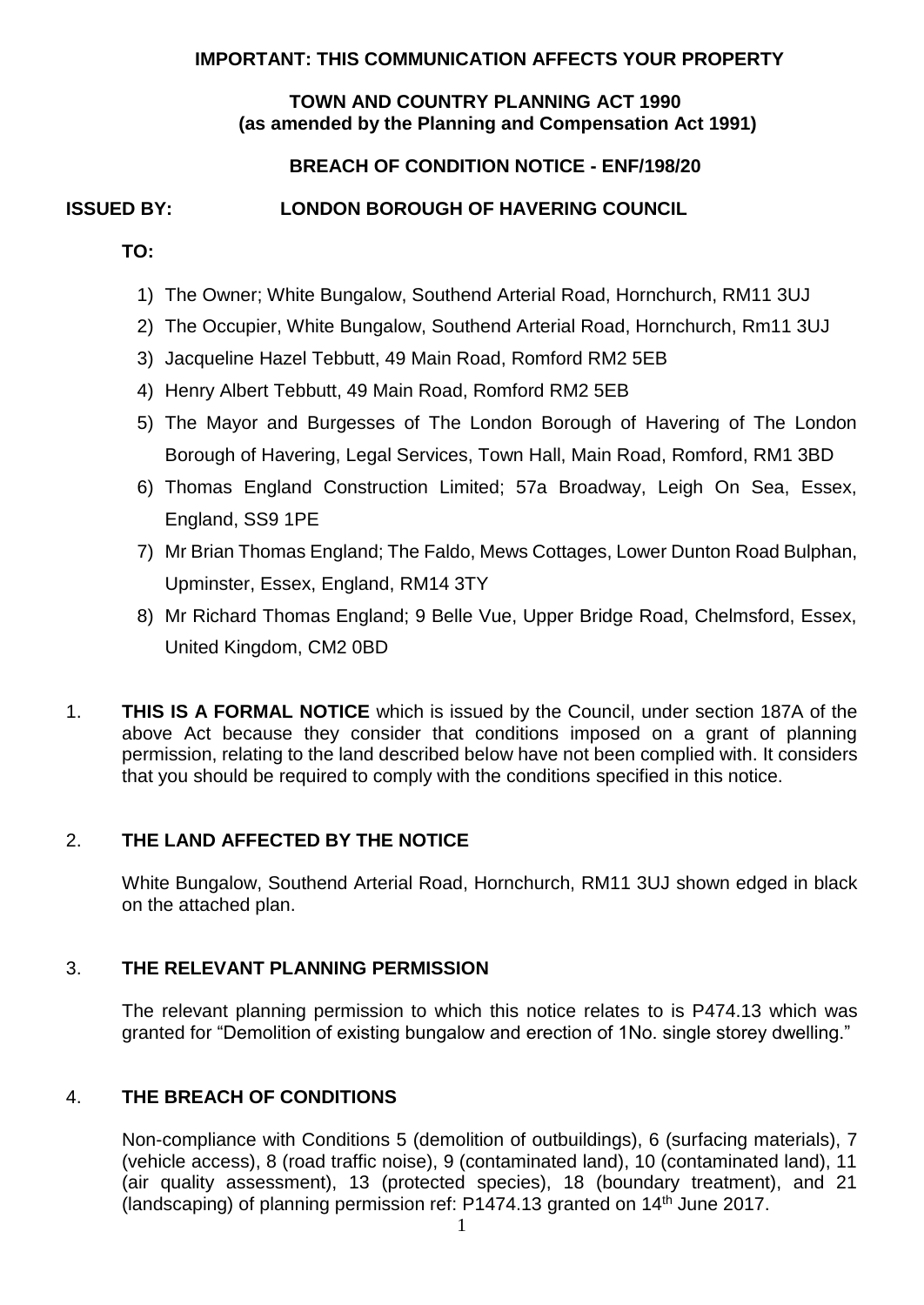The following conditions have not been complied with:

 5 Prior to the commencement of the development, the existing bungalow and all outbuildings shall be demolished in their entirety and all material arising there from permanently removed from the site. Prior to first occupation, the site shall be reinstated in accordance with details previously submitted to and approved in writing by the Local Planning Authority.

 Reason: In the interests of the character and openness of the Metropolitan Green Belt and of amenity.

 6 Notwithstanding the details shown on the application form, prior to the commencement of the development details of a permeable or suitable drained surface for the access road, drive and turning area shall be submitted to and approved and approved in writing by the Local Planning Authority and thereafter the access road, drive and turning area shall be constructed with the approved materials. Once constructed, the access road shall be kept permanently free of any obstruction (with the exception of the car parking spaces shown on the approved plans) to prevent uses of the access road for anything but access.

 Reason: Insufficient information has been supplied with the application to judge the appropriateness of the surfacing materials. Submission of this detail prior to commencement will ensure that the development accords with the Development Control Policies Development Plan Document Policy DC61.

 7 Prior to the commencement of the development, the design of the vehicular access to the dwelling shall be submitted to and approved in writing by the Local Planning Authority. The access shall provide satisfactory visibility splays, allowing for safe access from and egress on to Southend Arterial Road. The access and sight splays shall be provided prior to the first occupation of the dwelling and thereafter permanently retained and maintained.

 Reason: Insufficient information has been supplied with the application to judge the appropriateness of the vehicle access. Submission of this detail prior to commencement will ensure good design and ensure public safety and comply with policies of the Core Strategy and Development Control Policies DPD, namely CP10, CP17, and DC61.

 8 Prior to the commencement of development, an assessment shall be undertaken of the impact of the road noise emanating from Southend Arterial Road upon the development in accordance with the methodology contained in the Department of Transport/Welsh office memorandum, Calculation of Road Traffic Noise, 1988. Reference should be made to the good standard to be found in the World Health Organisation Document number 12 relating to community noise and BS8233:1999. Following this, a scheme detailing measures, which are to protect occupants from road traffic noise shall be submitted to, and approved in writing by the Local Planning Authority and shall be implemented prior to occupation.

 Reason: Insufficient information has been supplied with the application to judge road traffic noise. Submission of this detail prior to commencement will protect future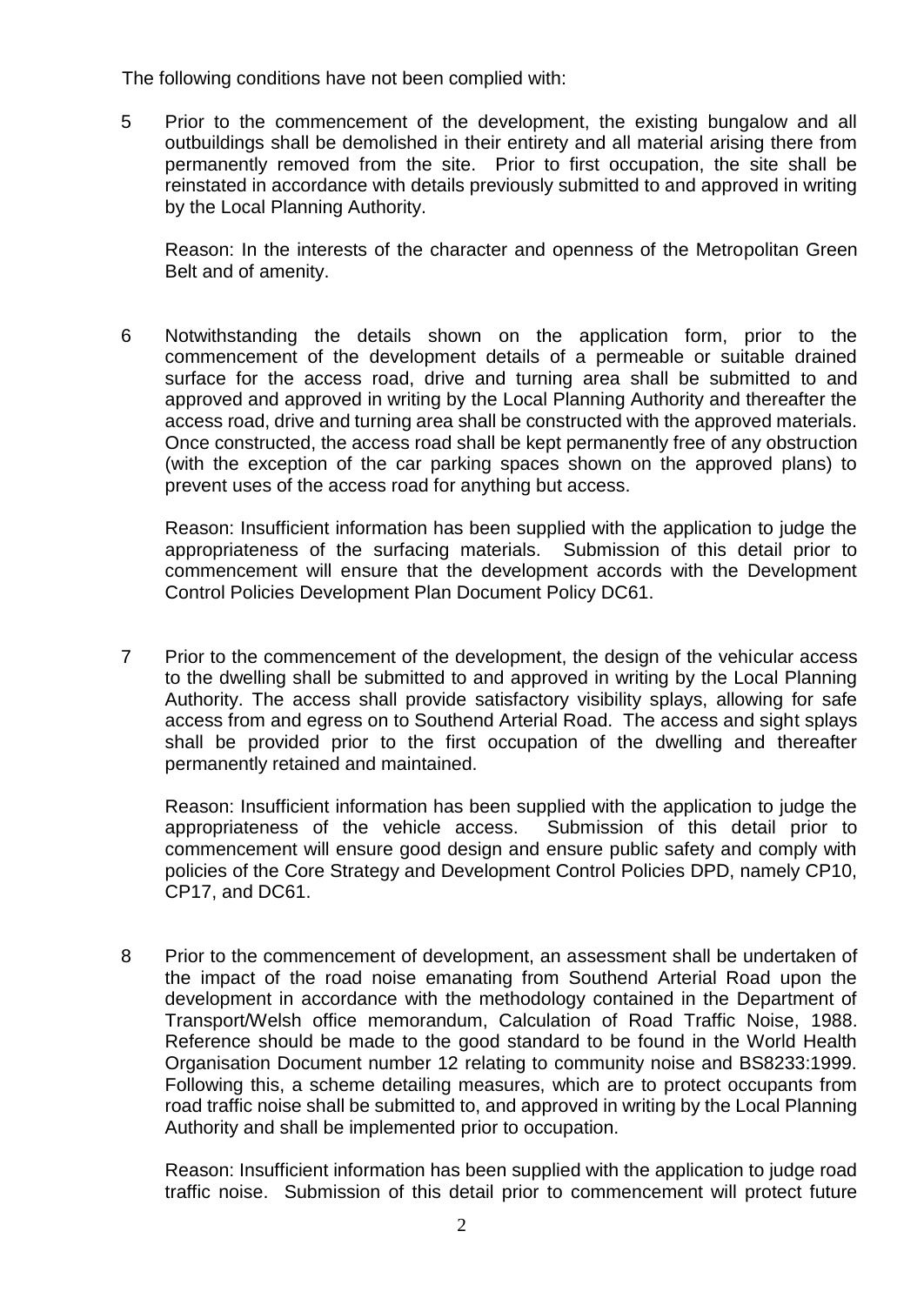residents against the impact of road noise in accordance with Department of Environments, Planning Policy Guidance Note 24, Planning and Noise.

- 9 (1) Prior to the commencement of any works pursuant to this permission the developer shall submit for the written approval of the Local Planning Authority;
	- a) A Phase I (Desktop Study) Report documenting the history of the site, its surrounding area and the likelihood of contaminant/s, their type and extent incorporating a Site Conceptual Model.
	- b) A Phase II (Site Investigation) Report if the Phase I Report confirms the possibility of a significant risk to any sensitive receptors. This is an intrusive site investigation including factors such as chemical testing, quantitative risk assessment and a description of the sites ground conditions. An updated Site Conceptual Model should be included showing all the potential pollutant linkages and an assessment of risk to identified receptors.
	- c) A Phase III (Remediation Strategy) Report if the Phase II Report confirms the presence of a significant pollutant linkage requiring remediation. A detailed remediation scheme to bring the site to a condition suitable for the intended use by removing unacceptable risks to all receptors must be prepared, and is subject to the approval in writing of the Local Planning Authority. The scheme must include all works to be undertaken, proposed remediation objectives and procedure for dealing with previously unidentified any contamination. The scheme must ensure that the site will not qualify as contaminated land under Part 2A of the Environmental Protection Act 1990 in relation to the intended use remediation criteria, timetable of works, site management procedures and of the land after remediation.
	- d) Following completion of measures identified in the approved remediation scheme mentioned in 1(c) above, a "Verification Report" that demonstrates the effectiveness of the remediation carried out, any requirement for longer-term monitoring of contaminant linkages, maintenance and arrangements for contingency action, must be produced, and is subject to the approval in writing of the Local Planning Authority.

 Reason: Insufficient information has been supplied with the application to assess the contaminated land on the site. Submission of this detail prior to commencement will protect those engaged in construction and occupation of the development from potential contamination and in order that the development accords with Development Control Policies Development Plan Document Policy DC53.

 10 (2) a) If, during development, contamination not previously identified is found to be present at the site then no further development (unless otherwise agreed in writing with the local planning authority) shall be carried out until a remediation strategy detailing how this unsuspected contamination shall be dealt with has been submitted to and approved in writing by the local planning authority. The remediation strategy shall be implemented as approved.

 b) Following completion of the remediation works as mentioned in (a) above, a 'Verification Report' must be submitted demonstrating that the works have been carried out satisfactorily and remediation targets have been achieved.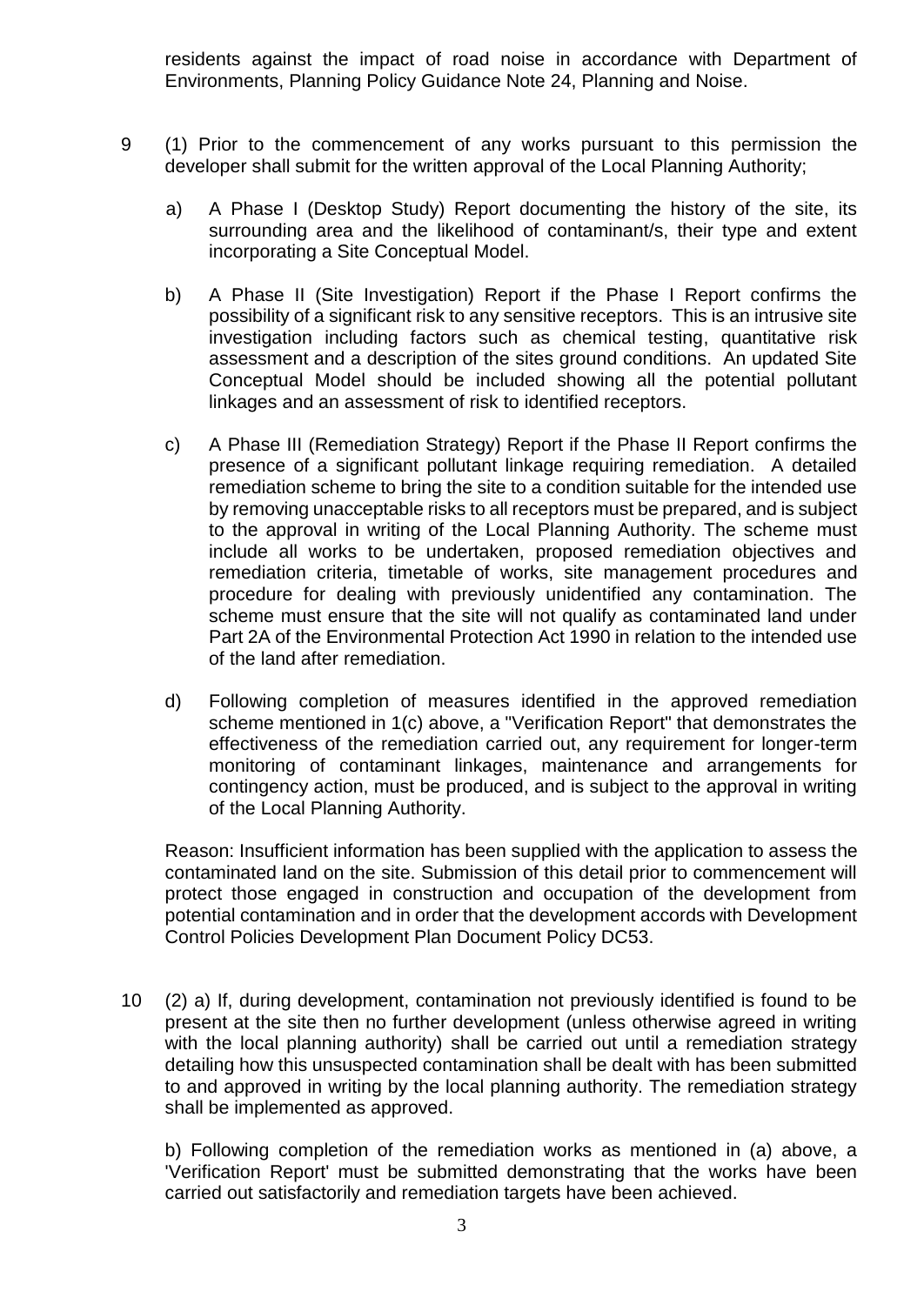Reason: Submission of this detail will ensure that any previously unidentified contamination found at the site is investigated and satisfactorily addressed in order to protect those engaged in construction and occupation of the development from potential contamination.

- 11 Prior to the commencement of any works pursuant to this permission the developer shall submit for the written approval of the Local Planning Authority;
	- a) A full air quality assessment for the proposed development to assess the existing air quality in the study area (existing baseline)
	- b) The air quality assessment shall include a prediction of future air quality without the development in place (future baseline).
	- c) The air quality assessment shall predict air quality with the development in place (with development).
	- d) The air quality assessment should also consider the following information:
		- · A description containing information relevant to the air quality assessment.
		- · The policy context for the assessment- national, regional and local policies should be taken into account.
		- · Description of the relevant air quality standards and objectives.
		- · The basis for determining the significance of impacts.
		- · Details of assessment methods.
		- · Model verification.
		- · Identification of sensitive locations.
		- · Description of baseline conditions.
		- · Assessment of impacts.
		- · Description of the construction and demolition phase, impacts/ mitigation.
		- · Mitigation measures.
		- · Assessment of energy centres, stack heights and emissions. · Summary of the assessment of results.

 For further guidance see the leaflets titled, 'EPUK Guidance Development Control: Planning for Air Quality (2010 update), EPUK Biomass and Air Quality Guidance for Local Authorities.

 Reason: Insufficient information has been supplied with the application to assess the air quality. Submission of this detail prior to commencement will protect public health, those engaged in construction and occupation of the development from potential effects of poor air quality.

 13 Prior to the commencement of any works pursuant to this permission, a desktop study to verify if there are any protected species on the site shall be submitted to and approved in writing by the Local Planning Authority. If protected species are found on site, the desktop study shall be accompanied by a mitigation strategy, which shall also be approved in writing by the Local Planning Authority. Thereafter, the development shall be carried out in strict accordance with the mitigation strategy.

 Reason: Insufficient information has been supplied with the application to assess protected species on the site. Submission of this detail prior to commencement of any works will protect biodiversity and geodiversity on the site and ensure that the development accords with the Development Control Policies Development Plan Document Policy DC16.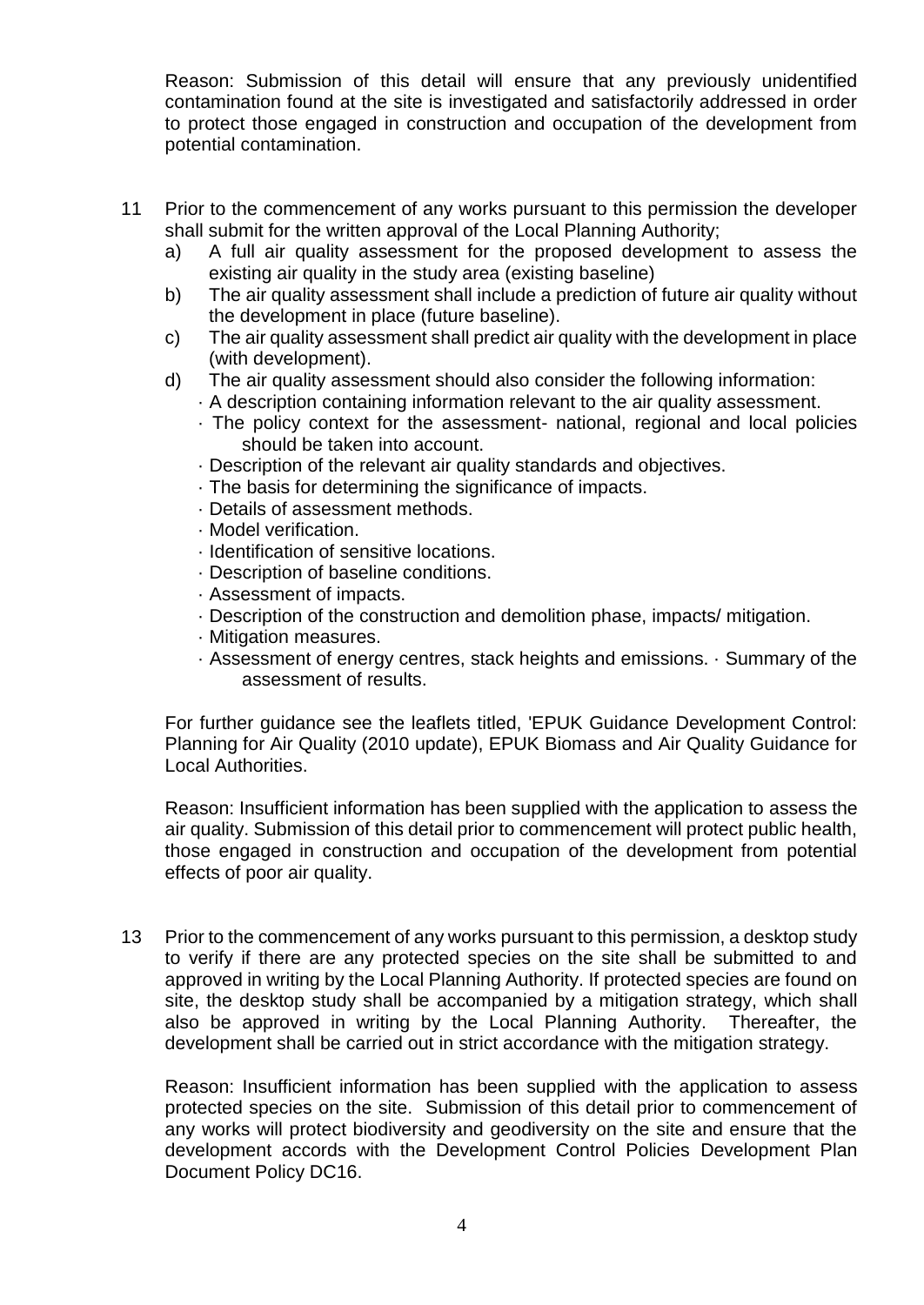18 Prior to the commencement of the development hereby approved, details of all in writing by, the Local Planning Authority. The boundary development shall then be carried out in accordance with the approved details and retained permanently proposed walls, fences and boundary treatment shall be submitted to, and approved thereafter to the satisfaction of the Local Planning Authority.

 Reason: Insufficient information has been supplied with the application to judge the appropriateness of any boundary treatment. Submission of this detail prior to commencement will protect the visual amenities of the development, prevent undue overlooking of adjoining property and ensure that the development accords with the Development Control Policies Development Plan Document Policy DC61.

 21 No works shall take place in relation to any of the development hereby approved until there has been submitted to and approved by the Local Planning Authority a scheme of hard and soft landscaping, which shall include the planting of native species on all perimeters of the application site to supplement the existing screening on the site boundaries, indications of all existing trees and shrubs on the site, and details of any to be retained, together with measures for the protection in the course of development. All planting, seeding or turfing comprised within the scheme shall be carried out in the first planting season following completion of the development and any trees or plants which within a period of 5 years from completion of the development die, are removed or become seriously damaged or diseased shall be replaced in the next planting season with others of a similar size and species, unless otherwise agreed in writing by the local Planning Authority.

 Reason: Insufficient information has been supplied with the application to judge the appropriateness of the hard and soft landscaping proposed. Submission of a scheme prior to commencement will ensure that the development accords with the Development Control Policies Development Plan Document Policy DC61. It will also ensure accordance with Section 197 of the Town and Country Planning Act 1990.

#### 5. **THE FOLLOWING ACTIVITIES ARE TO BE CARRIED OUT TO SECURE COMPLIANCE WITH THE CONDITIONS**

 As the person responsible for the breach of condition specified in section 4 of this notice, you are required to comply with the stated condition by taking the following steps:

 (i). Cease all operations on site unless and until the requirements of conditions 5 (demolition of outbuildings), 6 (surfacing materials), 7 (vehicle access), 8 (road traffic noise), 9 (contaminated land), 10 (contaminated land), 11 (air quality assessment), 13 (protected species), 18 (boundary treatment), and 21 (landscaping) imposed on application P1473.13 have been agreed in writing and discharged.

 Time for compliance: 28 days from the effective date of this notice, beginning with the day on which the notice is served on you.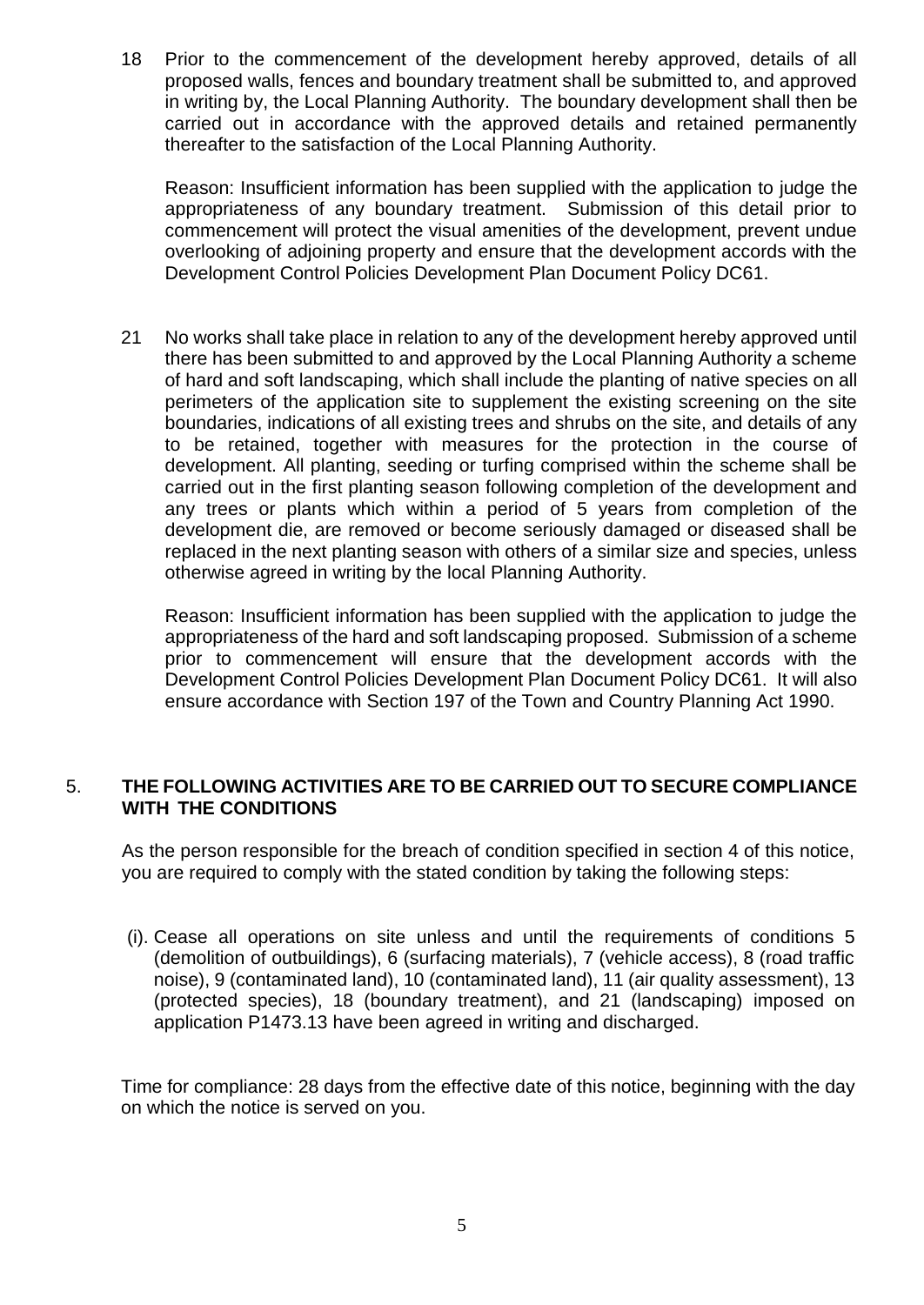# 6. **WHEN THIS NOTICE TAKES EFFECT**

 This notice takes effect **immediately** it is served on you or you receive it by postal delivery.

Dated: **27th July 2021** 

Parid Coline

Signed**:** 

**David Colwill** 

**Position: Team Leader,** Planning Enforcement

### **Authorised Officer**

On behalf of: The Mayor and Burgesses of the London Borough of Havering Town Hall Main Road Romford RM1 3BD

# **WARNING**

# **THERE IS NO RIGHT OF APPEAL AGAINST THIS NOTICE**

 It is an offence to contravene the requirements stated in paragraph 5 of this notice after the end of the compliance period. You will then be at risk of immediate prosecution in the Magistrates Court for which the maximum penalty is £2,500 for a first offence and for any subsequent offence. If you are in any doubt about what this notice requires you to do, you should get in touch immediately with **Samuel Cadman, Planning Enforcement Officer, Mercury House, Mercury Gardens, Romford, RM1 3SL (01708 433 758).** 

 If you need independent advice about this notice, you are advised to contact urgently a lawyer, planning consultant or other professional adviser specialising in planning matters. If you wish to contest the validity of the notice, you may only do so by an application to the High Court for judicial review. A lawyer will advise you on what this procedure involves.

# **DO NOT LEAVE YOUR RESPONSE TO THE LAST MINUTE**